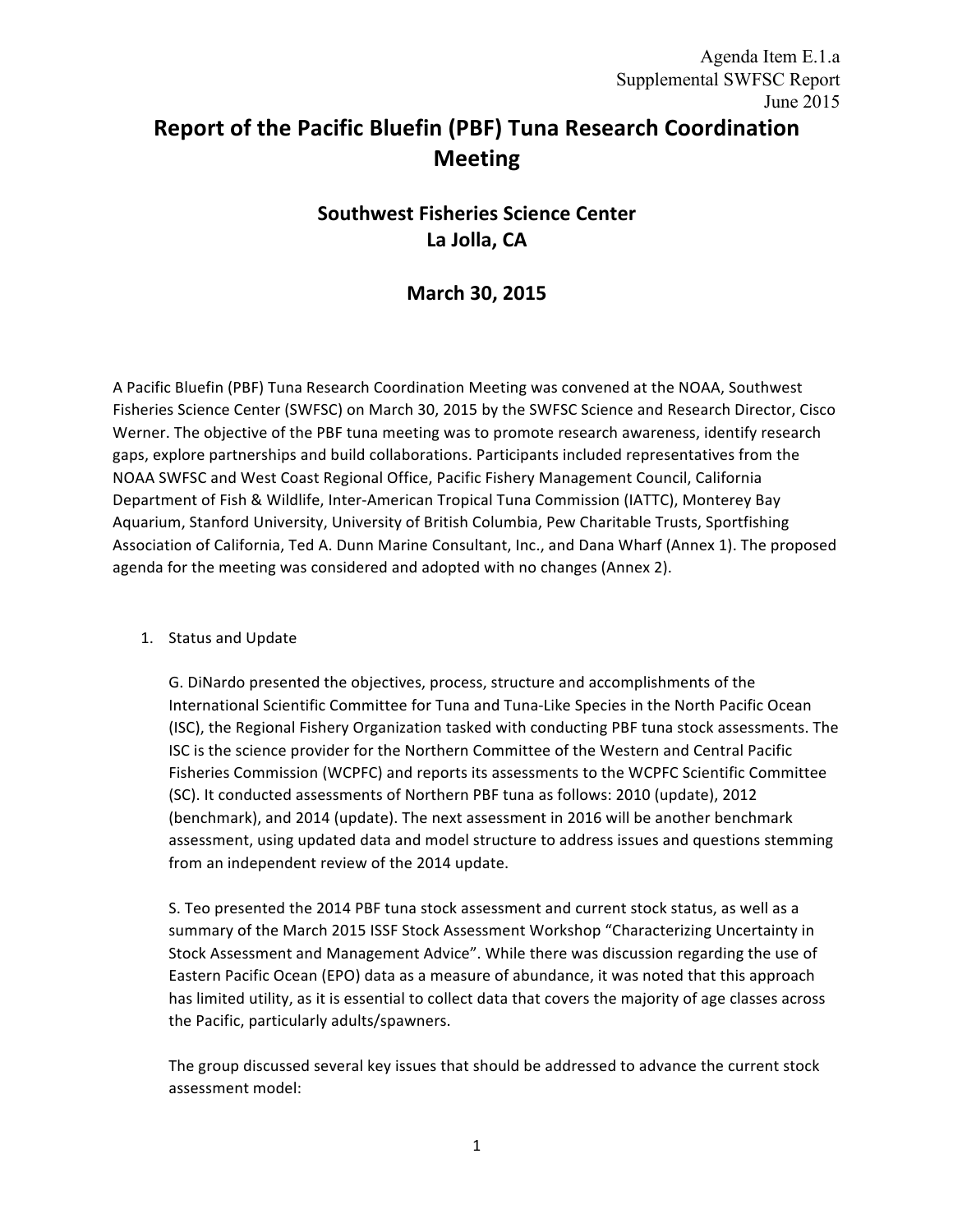- Improved life history information, including age at maturity. Atlantic and South Pacific Bluefin tuna mature at much older ages compared to PBF tuna. A younger maturity schedule could influence population resiliency and stock status.
- Lack of fishery-independent estimates of abundance. Current estimates are derived solely from fishery-dependent estimates that can result in positively biased abundance estimates due to targeting.
- PBF tuna populations are spatially structured, but current assessment models assume a single homogeneous population. Future models should acknowledge this structure.
- The current model cannot predict potential rebuilding trajectories, and we may need a new model for that purpose.

It was noted that the current ISC assessment does not include any assumption of Illegal, Unreported, and Unregulated (IUU) fishing. However, the magnitude of IUU fishing for PBF tuna is believed to be low.

G. Compeán and A. Aires-da-Silva presented the history and status of PBF tuna in the EPO and adopted IATTC management measures. The fishery in the EPO exploits a segment of a pacificwide stock, and spawning is restricted to the WPO, with migration to the EPO at 1-3 years. Abundance in the EPO depends upon "availability" (abundance of the 1-3 age classes and the proportion of migrants to the EPO). Kitagawa et al. (2007) depicted the PBF tuna seasonal migratory pattern. The EPO fishing opportunity zone is along Baja California, Mexico, but sometimes expands north, providing US fishery access. The US fleet began targeting PBF in the EPO in the early part of 1900s – variability in catch is associated with environmental conditions and important management events (EEZ closures, 1980 embargoes, start of ranching, etc.). Starting in 1996, Mexico began catching PBF tuna to support ranching operations. This is the predominant commercial catch today, largely replacing the US fishery except for recreational catch. For most of the time series, the bulk of the catch is <100 cm in length, though there has been some recent shift to larger sizes in Mexico's purse seine fishery (mean length of PBF tuna in the US catch was 75 cm; currently the average length is 86 cm). IATTC collects data from observers at Mexican ranches and they are working with the fleet using underwater cameras to track whether there are losses during transfer.

Upcoming activities by international and domestic organizations that potentially affect PBF tuna were presented and discussed. It was noted that the ISC will convene a Management Strategy Evaluation (MSE) Workshop from April 16-17 in Yokohama, Japan, to review the objectives, benefits, and requirements to implement an MSE, as well as recent progress made by tuna Regional Fisheries Management Organizations (RFMOs) towards adopting and implementing the MSE process. Discussions will aim to define the roles of managers, stakeholders and scientists in the MSE process, particularly as they relate to facilitating the completion of an MSE for North Pacific albacore tuna.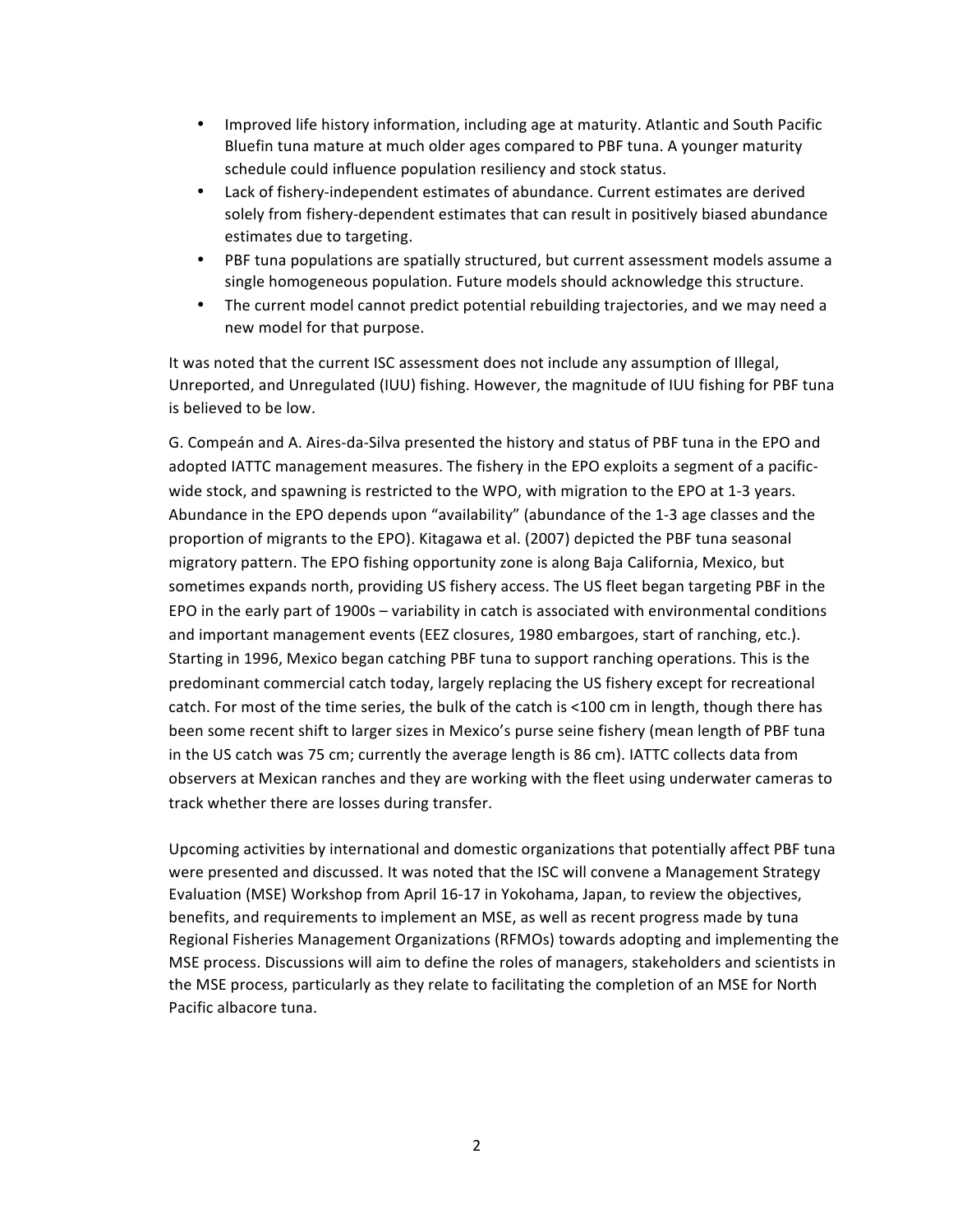## 2. Commercial Fisheries and Sampling

G. DiNardo described the fisheries in the Western Central Pacific Ocean (WCPO) that catch PBF tuna and the extent of research sampling of PBF tuna. It was noted that the majority of the historical (1952-1980s) PBF tuna catch was associated with the Japanese coastal set net fishery, and U.S. and Japanese purse seine fisheries. In recent years, the majority of the catch was associated with the Mexican, Japanese and Korean purse seine fisheries, and to a lesser extent Taiwanese longline fisheries.

At present, there is very little research being conducted on PBF tuna by the major governments engaged in the fishery. Japan's research sampling of PBF tuna in the WCPO is limited to the collection of tissue samples for genetic analysis, collection of hard parts (otolith) for aging, and limited tagging of juvenile PBF tuna to assess movement. This research is conducted by scientists at the National Research Institute of Far Seas Fisheries (NRIFSF) in Shizuoka, Japan. It was noted that Monterey Bay Aquarium is exploring opportunities to collaborate with Japanese researchers on the tagging of larger PBF within their waters. Japanese scientists at the NRIFSF are also exploring the development of a recruitment index. NOAA is supporting two small projects: collection of tissue samples for genetic analysis and collection of hard part (otolith) for aging. A. Aires-da-Silva described the fisheries in the EPO that catch PBF tuna and summarized research activities in the region.

## 3. Recreational Fisheries and Sampling

M. Horeczko and S. Teo described the major recreational fisheries harvesting PBF tuna in the EPO, spatiotemporal changes in catch, and the extent and level of sampling associated with the CDFW and SWFSC recreational fishery surveys. K. Franke discussed the benefits of cooperative research and presented components of the Sportfishing Association of California's provisional industry-based PBF tuna survey.

## 4. Current Research and Science

B. Block and C. Farwell described ongoing PBF tuna research activities of the Tuna Research and Conservation Center (TRCC), including the compilation of the largest PBF tuna dataset from electronic tags (conventional and archival). B. Block explained the scope of research activity in the Atlantic Ocean, and how some of these approaches and models could be ported to the Pacific Ocean. The benefits of large scale multinational tagging programs to advance our understanding of movement and connectivity was discussed, as was the need for better information on life history parameters. These types of large scale, multinational tagging programs could better reflect the complexities of the system, climate impacts, and improve assessment models. Additionally, these types of studies would develop the type of dataset needed to run MSE simulations and demonstrate management tradeoffs. C. Farwell described ongoing research between the Monterey Bay Aquarium and scientists in Japan and Taiwan to collect tissue samples and hard parts via port sampling for genetic and aging analysis. M. Spring noted that current funding for PBF tuna research (including tagging) is almost entirely supported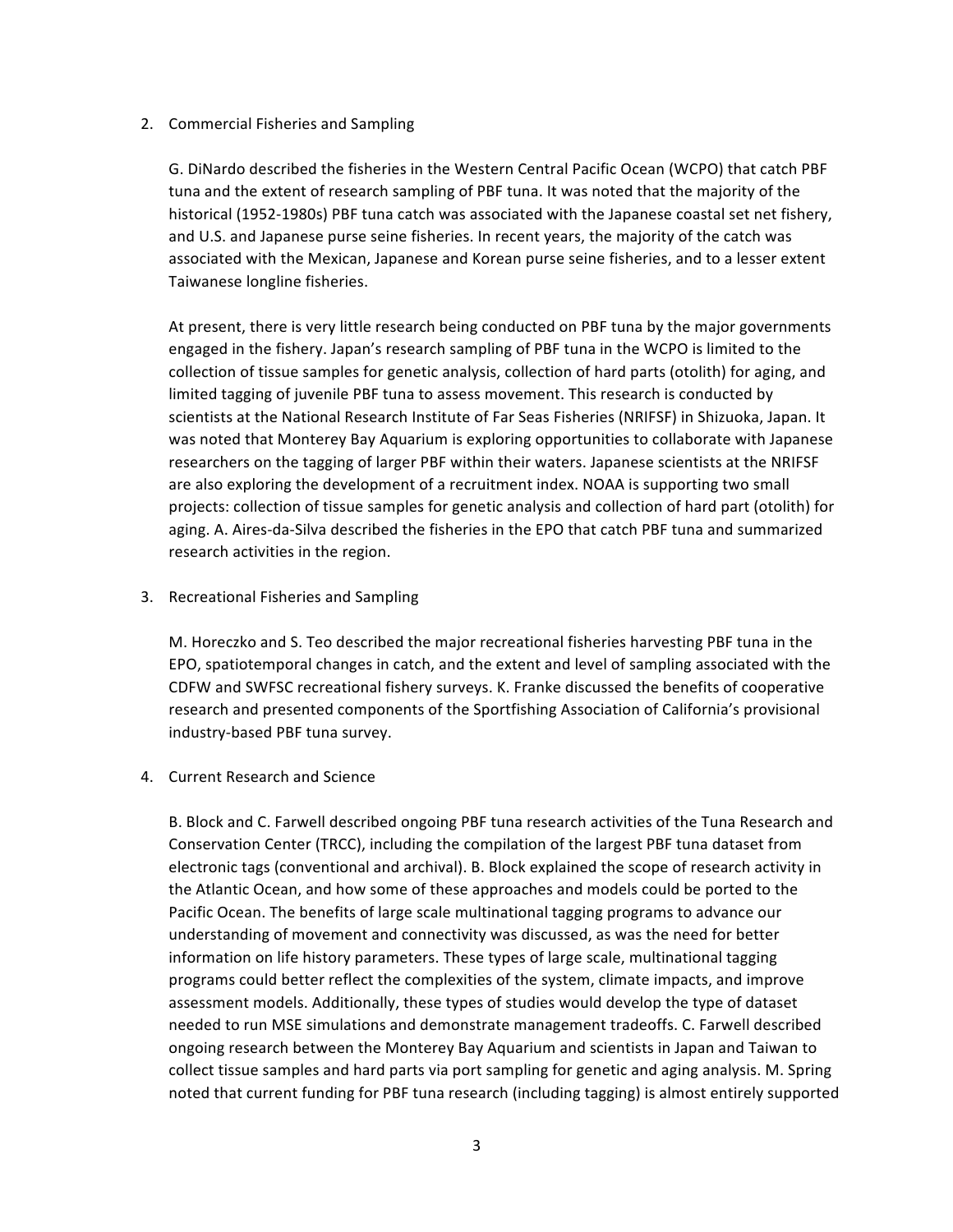by the Monterey Bay Aquarium and private philanthropies, and that the Aquarium is reevaluating funding PBF tuna tagging and other studies in the EPO given the lack of government funding for research; the Aquarium will refer to this research prioritization list in assessing the value of our existing work to conservation measures. The degree to which it provides value to the assessment process will depend on US and other government and private funding contributions, which are currently lacking.

R. Vetter described the utility of using close-kin genetics in future stock assessments and plans for a 2015 workshop at the SWFSC on close-kin genetics to describe the topic, identify benefits of using this approach in future PBF tuna assessments, and outline the requirements for implementation. Some participants noted concerns regarding our understanding of stock structure, potential costs, the need for international cooperation and samples, as well as the time needed to generate results for management.

H. Dewar discussed the utility of using otolith microchemistry markers to assess stock structure and its potential application to PBF tuna, as well as prospective benefits from using foraging studies and associated stable isotope analyses to assess trans-Pacific movements of PBF tuna.

There was discussion on the level of tagging required to assess connectivity and exchange rates between PBF tuna in the WCPO and EPO. While there have been some recaptures in EPO the recapture rate in low, likely due to the low number of tagged fish released, lack of a multinational outreach program about the tagging program, and insufficient incentives to encourage return tags. It was noted that Japanese scientists at the NRIFSF may be starting a new juvenile PBF tuna-tagging project in the Seto Island Sea, but the goal of this project is not known.

## 5. Next Steps

G. DiNardo led an open discussion to discuss data gaps in our knowledge of PBF tuna and their fisheries, and to identify and prioritize research activities that would advance our understanding of PBF tuna including demographics, stock structure and connectivity, habitat requirements, population dynamics, and stock status. In addition, research activities to address the gaps were identified, discussed, and prioritized. To facilitate PBF tuna research planning, the prioritized activities were categorized based on when the research activities should commence (i.e., start date): short- (1-2 yrs.), medium- (2-5 yrs.), and long-term (2+ yrs.). Associated with each research topic are organizations/groups that have expressed interest in collaborating on the activity. It should be noted there are no funds to support this list of research activities at this time. However, the list of prioritized research topics do provide a blueprint that can be used to secure future funding, as well as providing a list of potential collaborators.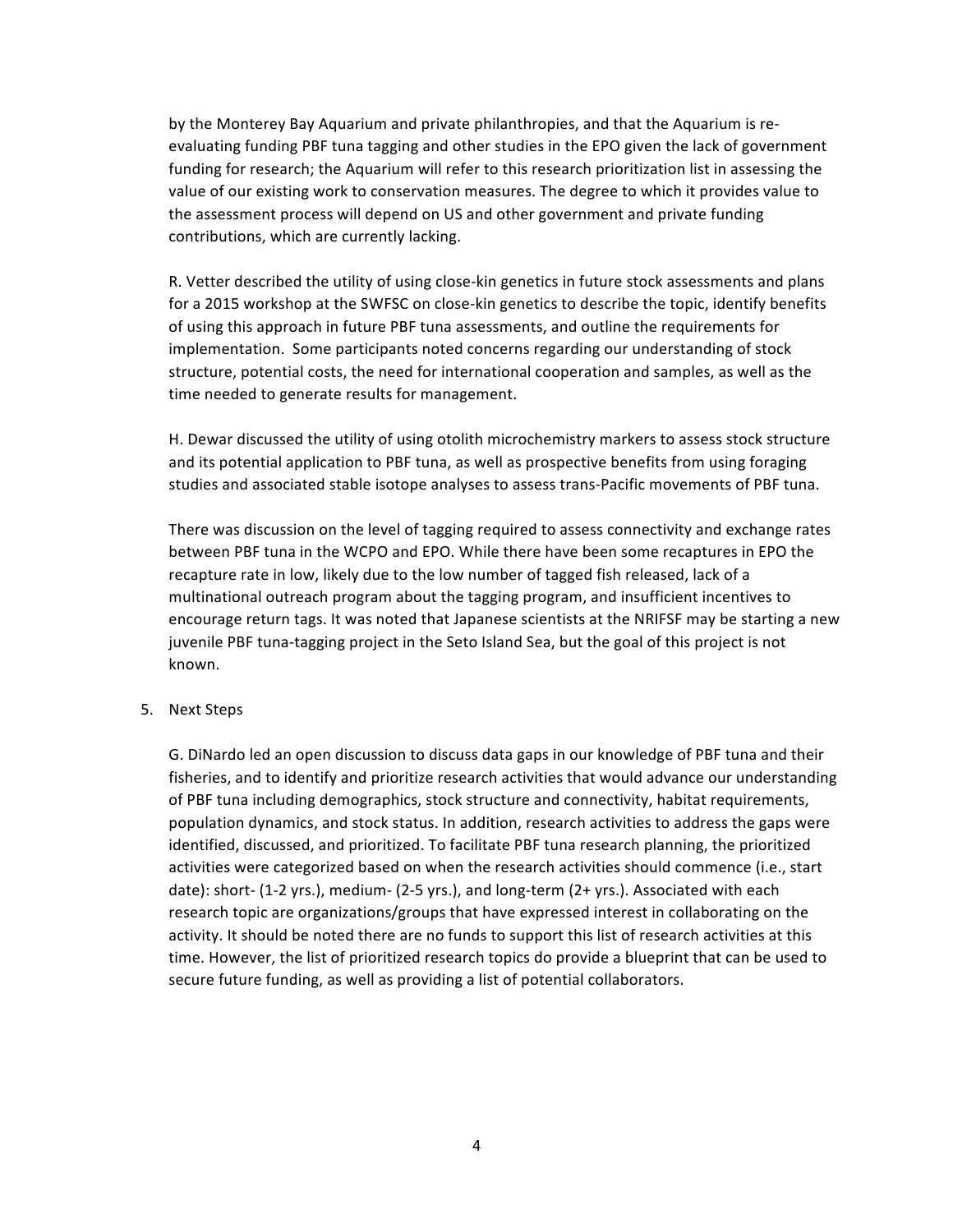## **Gap Analysis**

Participants identified a suite of gaps in our knowledge of PBF tuna biology and ecology, as well as limitations in data collection and population dynamics modeling. These include (in no particular order):

- The proportion of PBF tuna that migrate from the WCPO to the EPO and back, and how cohort size impacts migrations rates;
- Age-specific residence time of PBF tuna in the EPO;
- The impact of climate change/variability on PBF tuna in the EPO is unclear, in particular:
	- $\circ$  Are the recent high catches of PBF tuna by recreational fishers in CA due to changes in availability or actual increases in population size;
- Spawning sites in the WCPO appear to be shrinking in size. What is its impact on future recruitment;
- Size sampling associated with fisheries do not follow a statistical design;
- The extent of connectivity between the two spawning areas in the WCPO;
- The portion of PBF tuna that migrate to the South Pacific Ocean and their resident time;
- Basic PBF tuna population parameters in the stock assessment model need to be validated, including:
	- $\circ$  Natural mortality
	- o Stock-Recruitment relationship (including steepness)
	- o Growth
	- $\circ$  Age at maturity and size-at-maturity;
- Relative adult PBF tuna abundance estimates (Catch per Unit Effort CPUE) in the stock assessment are suspect. Advancing our understanding of PBF tuna stock status requires better estimates;
- Quantification of additional sources of PBF tuna mortality other than known sources of fishing mortality (i.e., IUU).

#### **Priorities**

Short-term (1-2 years)

- Improve the stock assessment model
	- $\circ$  Improve fit to data, and input parameters (ISC)
	- $\circ$  Identify management questions that the model could address (WCPFC, IATTC, Non-Governmental Organizations/NGOs)
	- $\circ$  Consider possibility of running alternative (not sensitivity) models (ISC)
	- $\circ$  Improve adult abundance index (ISC)
	- o Improve estimates of steepness (ISC)
- Inventory and assess the utility of existing biological sampling/analyses programs. Design collaborative statistically-based biosampling programs for hard parts and tissues via port and at-sea sampling, as well as integrated tagging programs (conventional and satellite) to assess and estimate movement, connectivity, and demographic parameters, with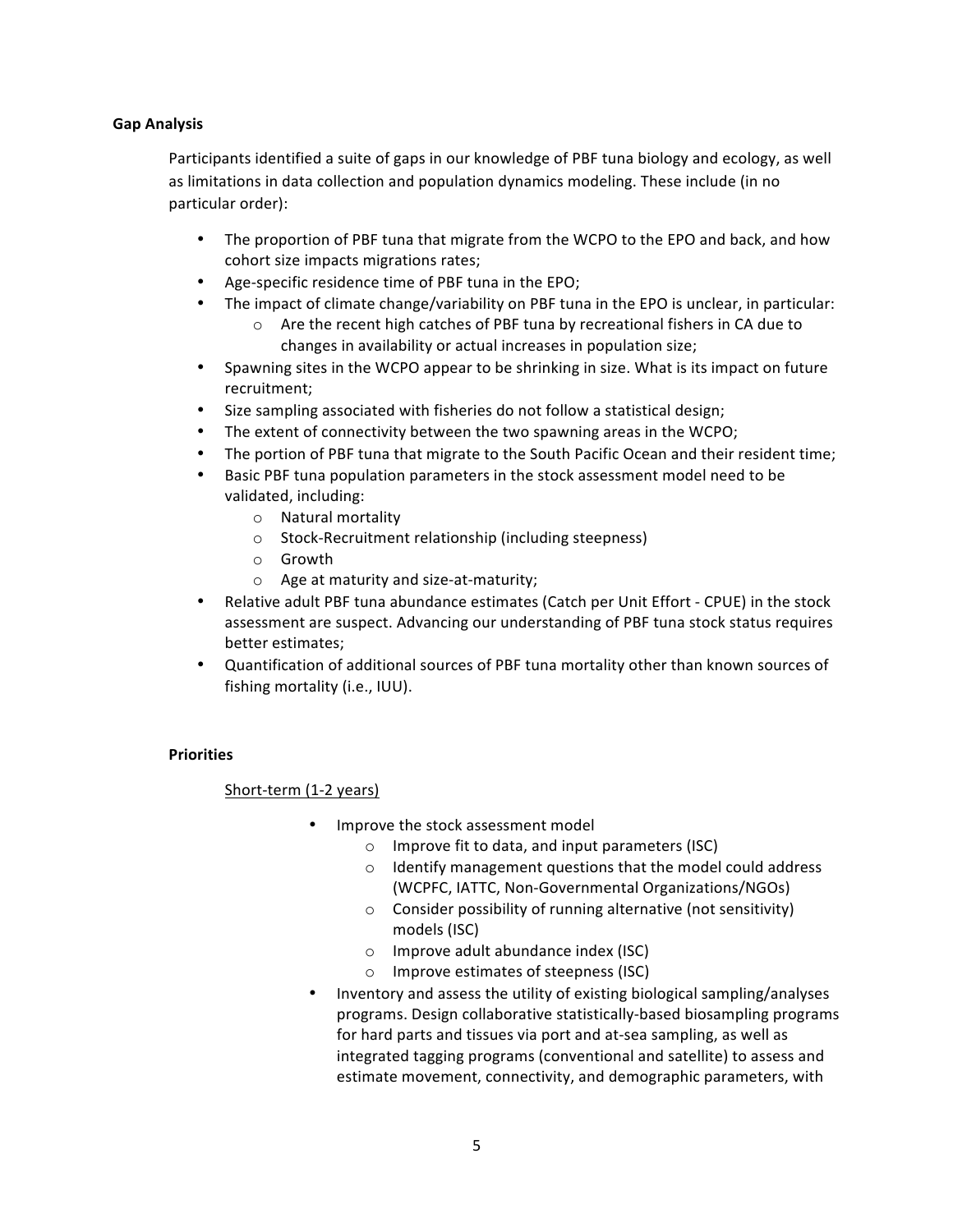the goal of improving and advancing population dynamics modeling (ISC, SWFSC, PIFSC, Industry, Academia)

- Develop a strategic plan to acquire needed funding within the U.S. and internationally to support requisite research (SWFSC, PIFSC, ISC, WCRO, NGOs, Industry, Academia, IATTC)
- Determine the impact of climate variability on PBF tuna distribution and abundance in EPO (ISC, SWFSC, Industry, Academia)
- Consider developing an process that allows academia and NGOs to easily pass on research findings to the ISC (ISC)
- Develop a strategy to communicate research findings and progress on potential action items (SWFSC)

## Medium term (2-5 years)

- Initiate Management Strategy Evaluation (MSE) activities
	- $\circ$  Requires management input to define management goals (WCPFC, IATTC, NGOs)
	- $\circ$  Continue population and stock assessment model development, and develop framework for applying MSE to PBF tuna (ISC, SWFSC, Academia)

## Long term  $(2 + \gamma ears)$

- Implement a coordinated biological sampling program (see above) for hard parts, tissues, and other requisite biosampling data at ports and on ships, as well as tagging programs (ISC, IATTC, Industry, SWFSC, PIFSC, Academia, State of CA)
	- $\circ$  Determine connectivity between spawning sites
	- o Determine exchange rate between the EPO and WCPO and the WCPO and South Pacific
	- o Maturity schedule
- Incorporate new data into stock assessments (ISC)

## **Future meetings**

To promote collaborations and ensure dissemination of research findings, participants should attempt to meet twice annually, preferably in February and August. These dates fall prior to influential tuna RFMO meetings where decisions impacting PBF tuna generally occur. In addition, it is suggested that discussions groups associated with major research activities (i.e., biology) be formed to promote collaborations and continue the dialogue.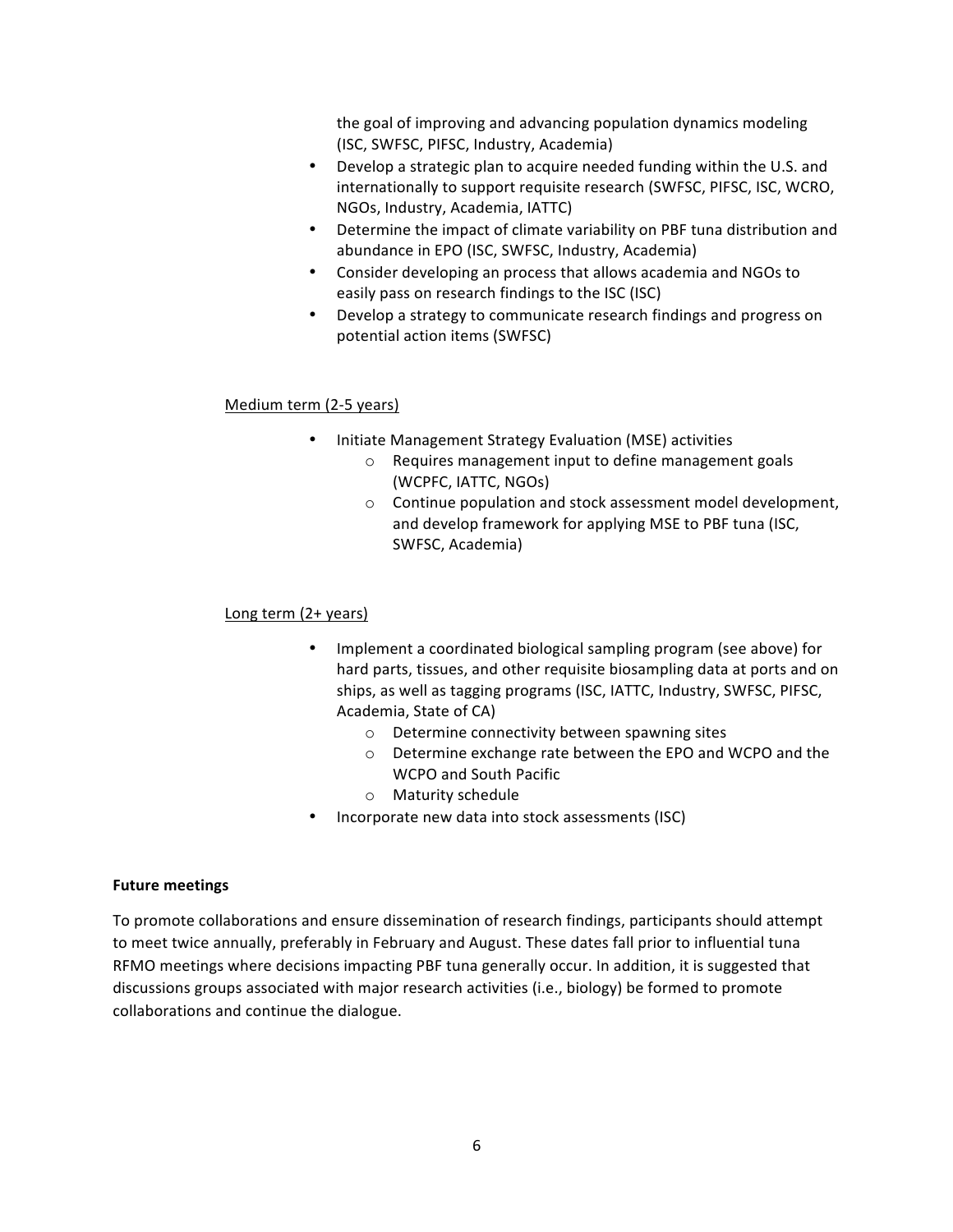## **Annex 1. Meeting agenda.**

# **Agenda for Pacific Bluefin (PBF) Tuna**

## **Research Coordination Meeting**

| <b>Date:</b>     | Monday, 30 March 2015                                                                                                |
|------------------|----------------------------------------------------------------------------------------------------------------------|
| Location:        | Southwest Eisheries Science Center<br>8901 La Jolla Shores Drive<br>La Jolla, CA 92037                               |
| Dial in:         | 1-866-879-9953; Participant code: 700.85.61                                                                          |
| <b>Contacts:</b> | Cisco Werner (cisco.werner@noaa.gov)<br>Gerard DiNardo (gerard.dinardo@noaa.gov)<br>Barry Thom (barry.thom@noaa.gov) |

**Objective**: To promote research awareness, identify gaps in PBF tuna research, explore partnerships and build collaborations.

# **Schedule**

| 10:00am | Welcome, opening remarks and introductions (C. Werner)                                                                                                                                                                                               |  |
|---------|------------------------------------------------------------------------------------------------------------------------------------------------------------------------------------------------------------------------------------------------------|--|
| 10:30am | <b>Status and Updates</b>                                                                                                                                                                                                                            |  |
|         | PBF tuna Status and Assessment Schedule (G. DiNardo, S. Teo, G. Compeán)<br>$\bullet$<br>Results of ISSF Workshop (S. Teo)<br>٠<br>Review calendar of upcoming activities [of the ISC, IATTC, NC, WCPFC, PFMC,<br>٠<br>PICES, Monterey Bay Aquarium] |  |
| 11:00am | <b>Commercial Fisheries and Sampling</b><br>WCPO summary (G. DiNardo)<br>EPO summary (A. Da Silva)<br>$\bullet$                                                                                                                                      |  |
| 11:30am | Recreational Fisheries and Sampling<br>EPO recreational measures summary (M. Horeczko)<br>CDFW and NMFS Sampling of Recreational Fishery (M. Horeczko and S. Teo)<br>Size sampling of the recreational fishery catch (K. Franke)<br>$\bullet$        |  |
| 12 noon | Working Lunch (brought in) -- Short break                                                                                                                                                                                                            |  |
| 12:30pm | <b>Current Research and Science</b><br>Research at TRCC (C. Farwell and B. Block)<br>Genetic approaches and plan for a workshop on close-kin genetics (R. Vetter)<br>Stock structure and foraging ecology (H. Dewar)<br>$\bullet$                    |  |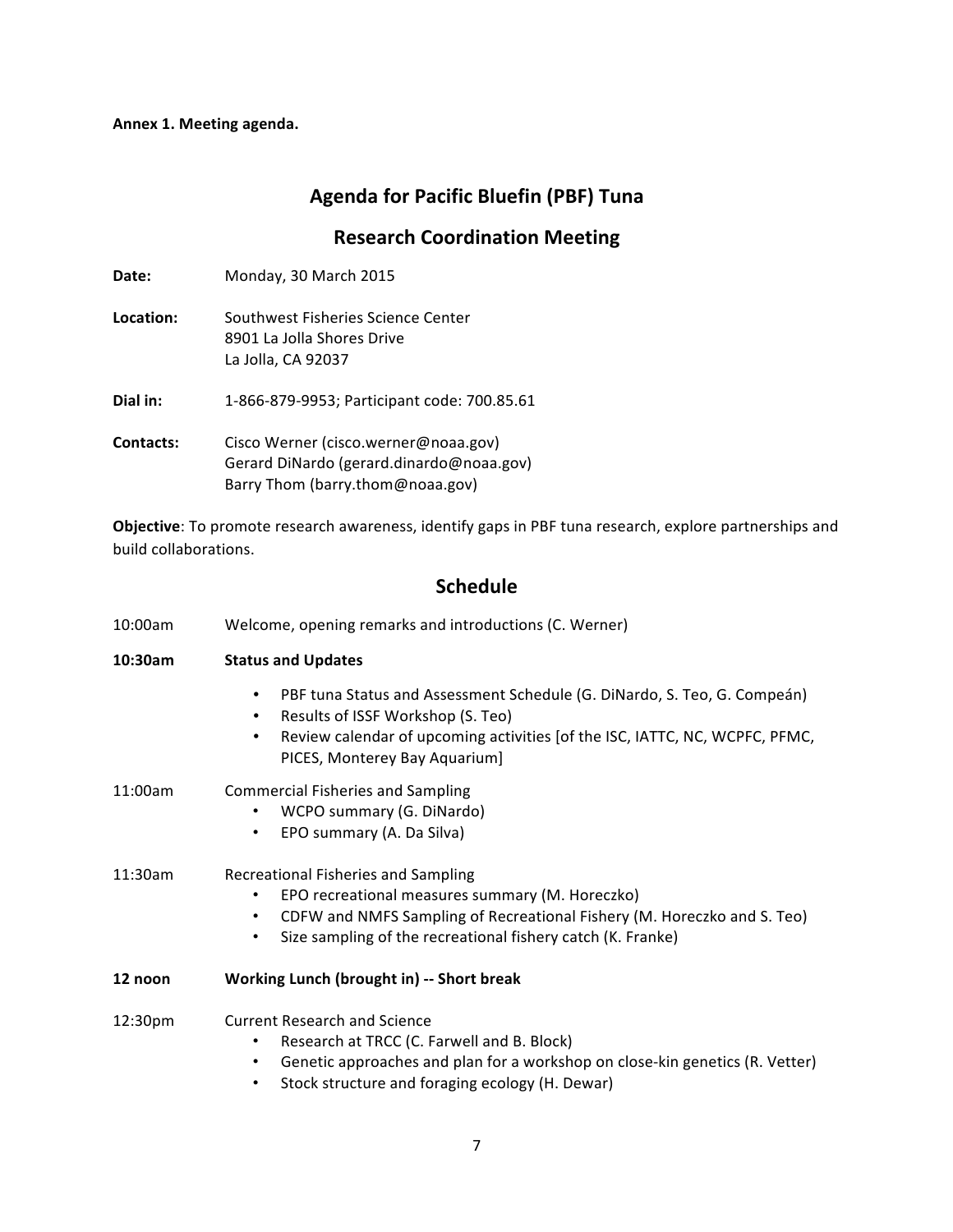#### **1:30pm Next steps** – Facilitator: G. DiNardo

Gap Analysis

• Identify gaps in knowledge and possible management questions

#### Data/Sampling

• Identify and prioritize requisite sampling and research activities to advance or understanding and knowledge of PBF tuna

## Biological-Ecological Research

• Identify and prioritize biological and ecological research activities that advance our understanding of PBF tuna, including demographics, stock structure, connectivity (exchange rates), habitat requirements, etc.

#### Data Integration

• Identify and prioritize modeling activities that contribute to a better understanding of PBF tuna population dynamics, stock status and potential benefits of management measures.

## **3:30pm Break**

- 4:00pm Summary and Conclusions (B. Thom)
- 5:00pm Adjourn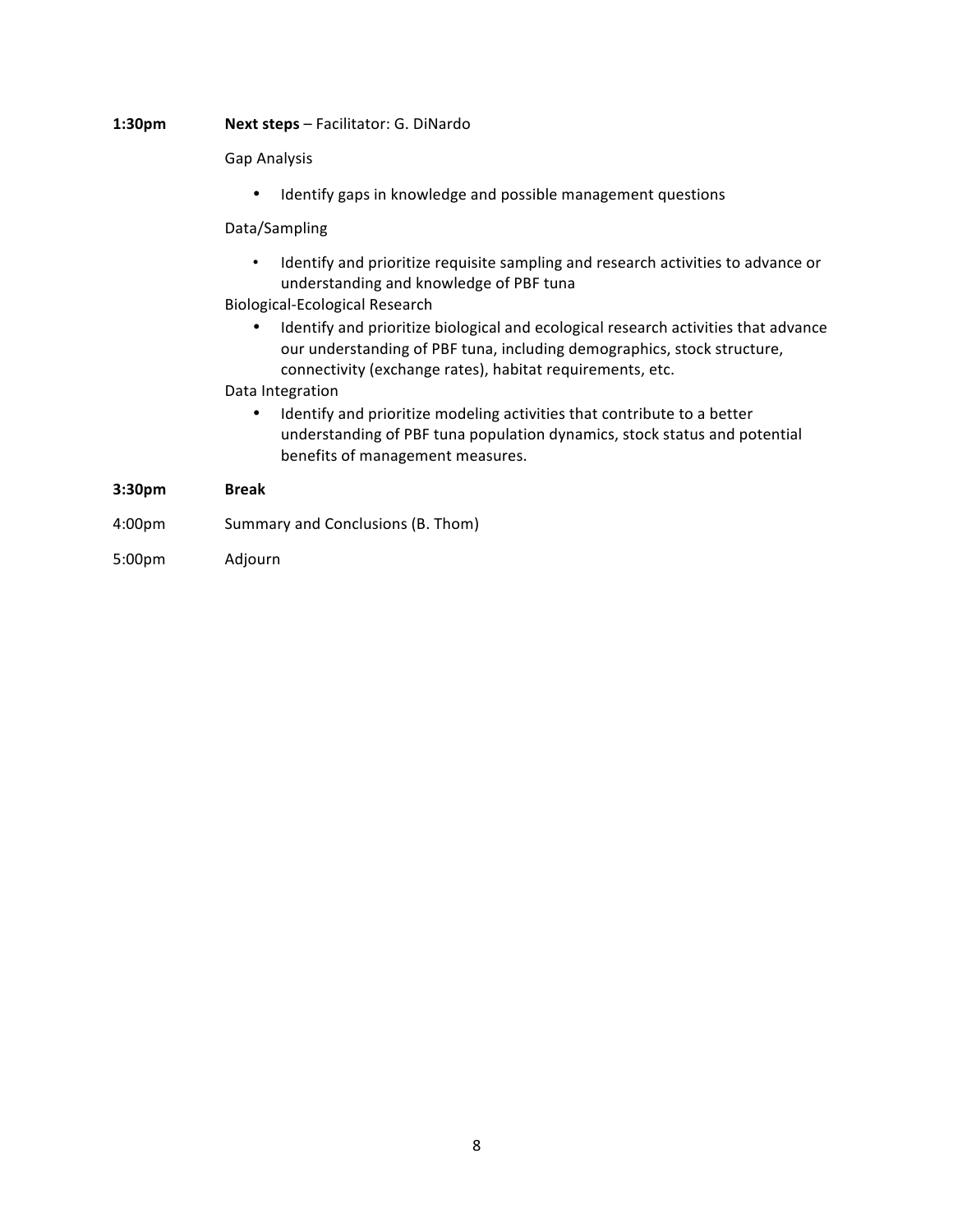#### **Annex 2. List of participants.**

#### **California Fish & Wildlife**

Michelle Horeczko Senior Environmental Scientist Supervisor Michelle.Horeczko@wildlife.ca.gov (562) 342-7198

#### **Dana Wharf Sportfishing & Whale Watching**

Don Hansen Owner and Founder Also PFMC and IATTC U.S. Commissioner info@danawharfsportfishing.com (949) 496-5794

#### **Hopkins Marine Station, Stanford University**

Barbara Block (By phone) Senior Fellow Stanford Woods Institute for the Environment bblock@stanford.edu (831) 655-6236

Carol Reeb (By phone) Research Associate creeb@stanford.edu

Luke Gardner (By phone) Postdoctoral Scholar lgardner@stanford.edu

#### **Inter-American Tropical Tuna Commission**

Alex Aires-da-Silva Stock Assessment Program alexdasilva@iattc.org (858) 546-7022

Guillermo Compeán Director, Inter-American Tropical Tuna Commission gcompean@iattc.org (858) 546-7133

Rick Deriso Chief Scientist and Coordinator of Scientific Research rderiso@iattc.org (858) 546-7020

Mark Maunder Head of Stock Assessment Program mmaunder@iattc.org (858) 546-7027

Jean Francois Pulvenis Fishery Management and Policy Senior Policy Advisor jpulvenis@iattc.org (858) 546-7100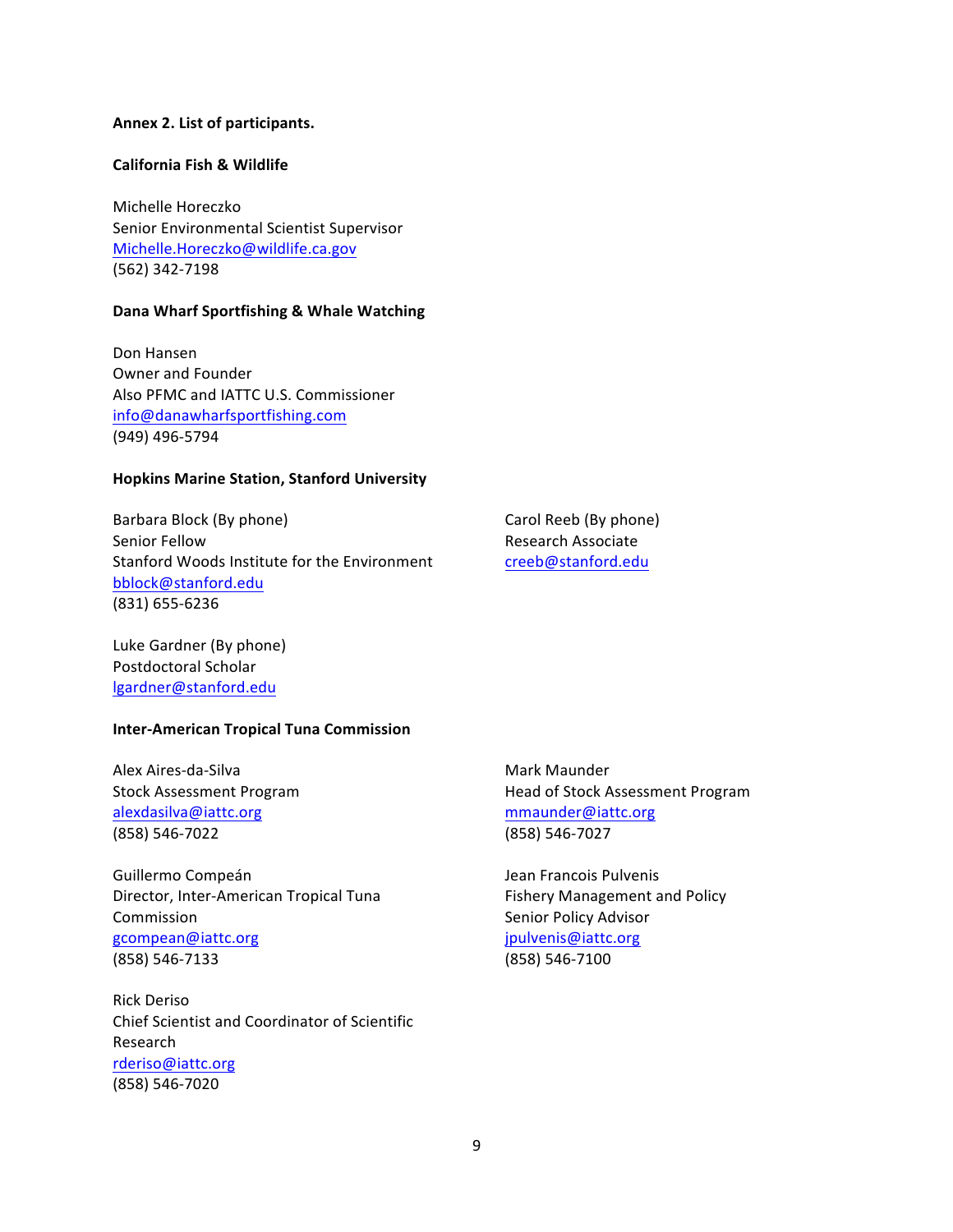#### **Monterey Bay Aquarium**

Aimee David Marine Policy Alternate adavid@mbayaq.org (831) 647-6867

Chuck Farwell Curator, Pelagic Fish Research cfarwell@mbayaq.org (831) 648-4826

#### **Pew Charitable Trusts**

James Gibbons Senior Associate Global Tuna Conservation JGibbon@pewtrusts.org (202) 540-6447

Gerald Leape (By phone) Senior Officer Government Relations gleape@pewtrusts.org (202) 887-1346

#### **Southwest Fisheries Science Center**

John Childers Fisheries Resources Division John.Childers@noaa.gov (858) 546-7192

Paul Crone Fisheries Resources Division Paul.Crone@noaa.gov (858) 546-7069

Heidi Dewar Fisheries Resources Division Heidi.Dewar@noaa.gov (858) 546-7023

Gerard DiNardo Director, Fisheries Resources Division Gerard.Dinardo@noaa.gov (858) 546-7106

Josh Madeira Federal Policy Manager jmadeira@mbayaq.org

Margaret Spring Vice President of Conservation and Science Mspring@mbayaq.org (831) 647-6862

Amanda Nickson Director Global Tuna Conservation anickson@pewtrusts.org (202) 540-6528

James Hilger Fisheries Resources Division James.Hilger@noaa.gov (858) 546-7140

**Kevin Hill** Fisheries Resources Division Kevin.Hill@noaa.gov (858) 546-7052

John Hyde Fisheries Resources Division John.Hyde@noaa.gov (858) 546-7086

Kristen Koch Deputy Director, Southwest Fisheries Science Center Kristen.Koch@noaa.gov (858) 546-7193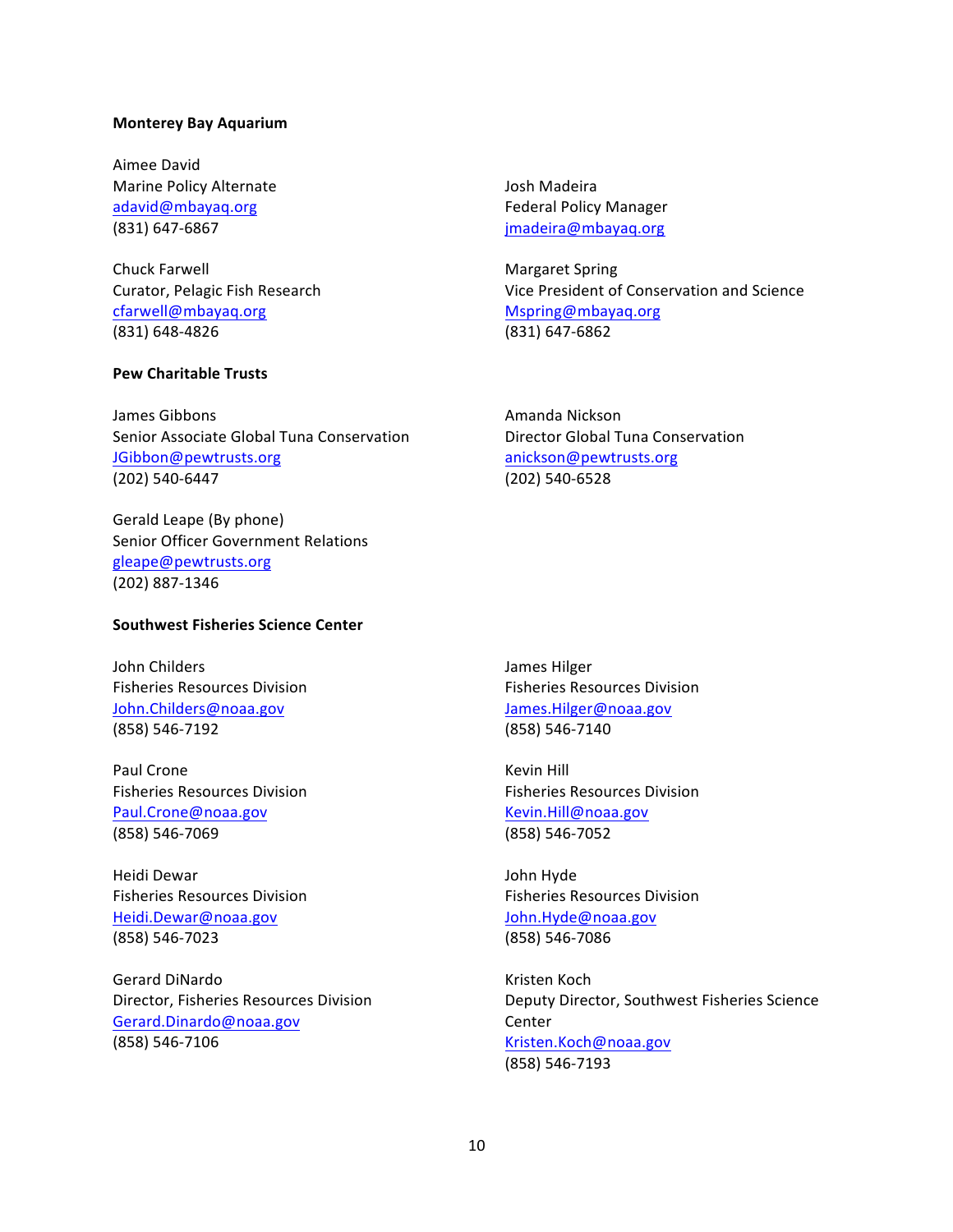Suzy Kohin Fisheries Resources Division Suzanne.Kohin@noaa.gov (858) 546-7104

Sarah Shoffler Fishery Biologist, Director's Office Sarah.Shoffler@noaa.gov (858) 546-5678

Dale Squires Fisheries Resources Division Dale.Squires@noaa.gov (858) 546-7113

Dale Sweetnam Deputy Director, Fisheries Resources Division Dale.Sweetnam@noaa.gov (858) 546-7170

#### **Sportfishing Association of California**

Buzz Brizendine Treasurer PFMC Council Member buzzbriz@gmail.com (619) 933-7828

**Steve Crooke** Scientific Adviser sjcrooke97@aol.com (949) 697-7142

#### **Ted A. Dunn Marine Consultant**

Ted Dunn bluefint@san.rr.com (858) 775-2052

#### **University of British Columbia**

Tom Carruthers Research Associate t.carruthers@fisheries.ubc.ca (604) 822-6903

Steve Teo Fisheries Resources Division Steve.Teo@noaa.gov (858) 546-7179

Russ Vetter Senior Scientist for Fish Genetics and Aquaculture Russ.Vetter@noaa.gov (858) 546-7125

Cisco Werner Director, Southwest Fisheries Science Center Cisco.Werner@noaa.gov (858) 546-7081

Ken Franke President KennethFrankeSAC@gmail.com (619) 760-4031

Alayna Siddall Director of Science and Communications alaynasiddallSAC@gmail.com (619) 322-7421